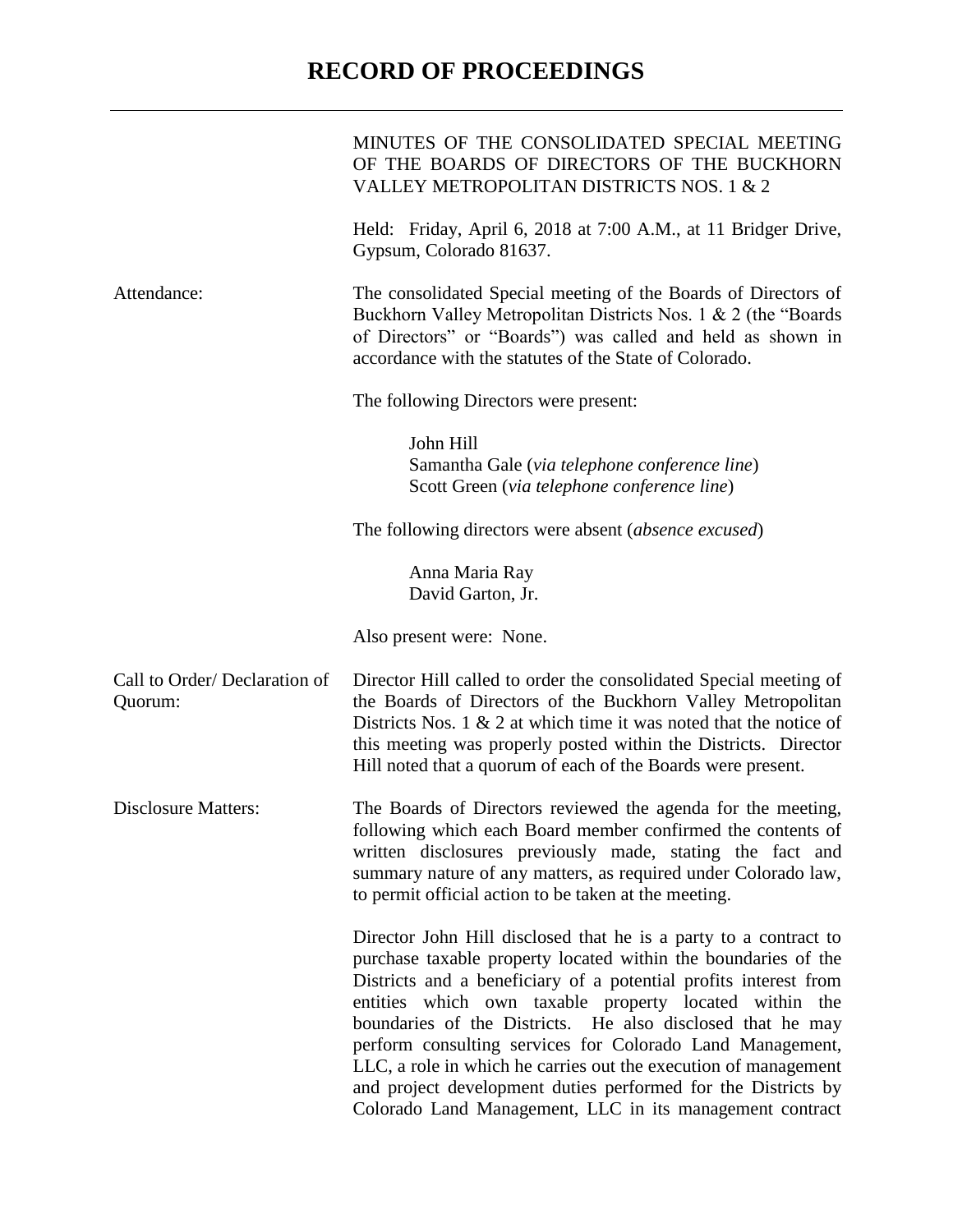with the Districts. He is employed on an at-will verbal consulting agreement, compensation for which varies from time to time and may be greater than \$100,000, and, in part, is derived from compensation for management services by and between Colorado Land Management, LLC and the Districts. In the performance of his duties, Director Hill may, from time to time, perform consulting services for parties which are investigating possible purchases, are purchasing or have purchased lands within the Districts. Such work is generally, but not always, performed on an at-will consulting basis, with compensation on a lump-sum, fixed fee or hourly basis, or may be based on a combination of these or some other basis as of yet undetermined. This disclosure is associated with approval of items on the agenda that may affect his interests.

Director Scott Green disclosed that he is a party to a contract to purchase taxable property located within the boundaries of the Districts. He further disclosed that he is the owner of Scott Green Excavating, Inc., a contractor which currently has contract(s) with the Districts to construct a roadway and ancillary improvements. These improvements are being paid for, in part, by the Districts, with funds from District No. 2's 2010 bond issue. Director Green also disclosed that the compensation to be paid in accordance with the contract(s) is in excess of \$600,000, and that he does not expect his position of Director to enhance his position or the position of Scott Green Excavating, Inc. either competitively or financially. This disclosure is associated with approval of items on the agenda that may affect his interests.

Director Samantha Gale disclosed that she owns property within the Districts and is a party to a contract to purchase taxable property located within the boundaries of the Districts. She also disclosed that she is a member of the Board of Directors of the Buckhorn Valley Master Owners Association and is a member of the Board of Directors of the Single-Family Residences at Buckhorn Valley, Inc. This disclosure is associated with approval of items on the agenda that may affect her interests.

Mr. Hill advised that Ms. Ivey advised him that written disclosures of these interests were filed with the Secretary of State at least seventy-two hours prior to the meeting.

Approval of/Additions to/Deletions from the Agenda:

After review and discussion and upon motion, second and unanimous vote the Boards to approve the agenda as presented.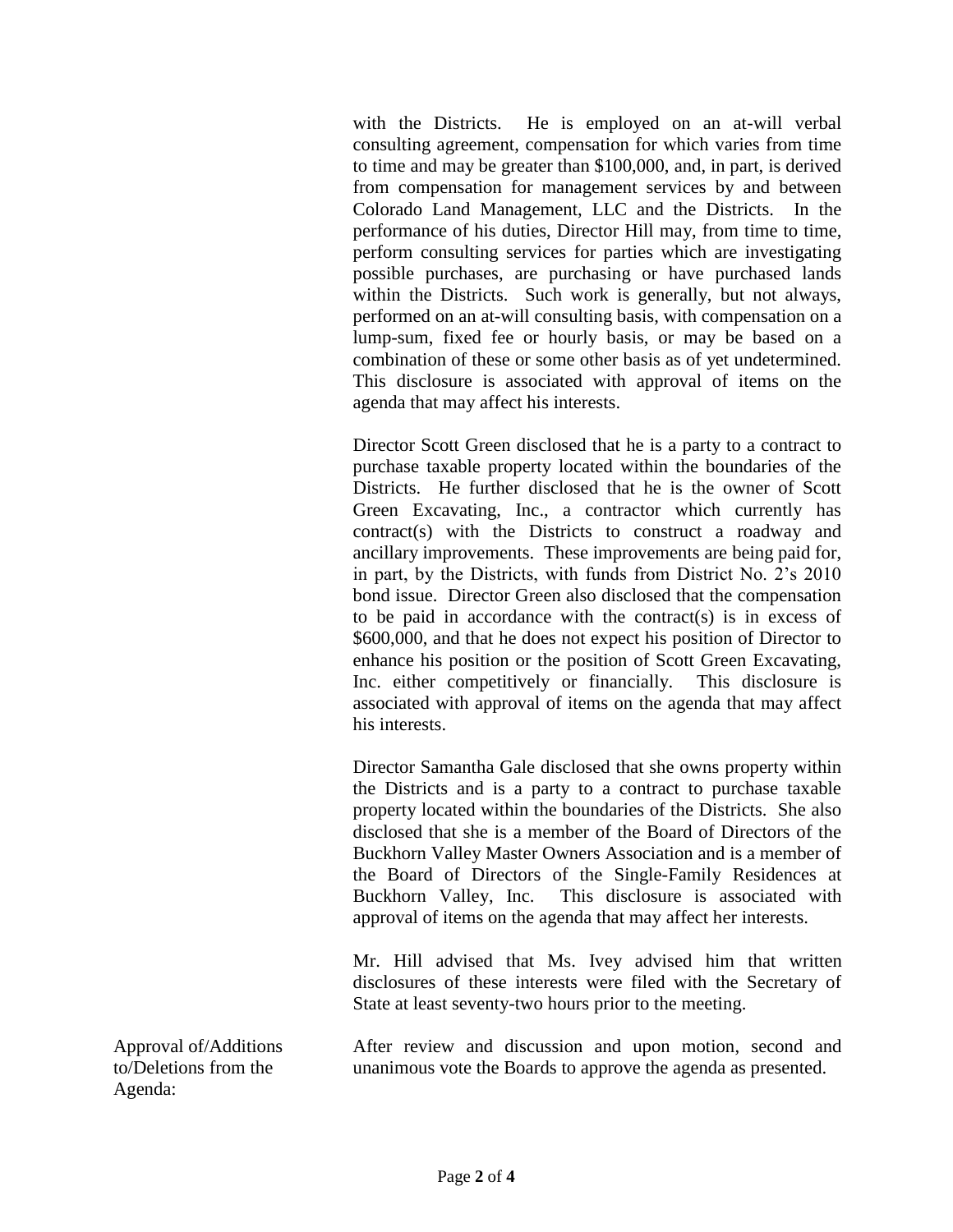| <b>Public Comment for Matters</b><br>Not on the Agenda:                                     | None.                                                                                                                                                                                                                                                                                                                                                                                                                                                                                                                                                                                                                                                                                                                                                                                                                                                                                                                                                                                                                                                                                                                                                                                                                                                                                                                                                                             |
|---------------------------------------------------------------------------------------------|-----------------------------------------------------------------------------------------------------------------------------------------------------------------------------------------------------------------------------------------------------------------------------------------------------------------------------------------------------------------------------------------------------------------------------------------------------------------------------------------------------------------------------------------------------------------------------------------------------------------------------------------------------------------------------------------------------------------------------------------------------------------------------------------------------------------------------------------------------------------------------------------------------------------------------------------------------------------------------------------------------------------------------------------------------------------------------------------------------------------------------------------------------------------------------------------------------------------------------------------------------------------------------------------------------------------------------------------------------------------------------------|
| <b>Approval of Minutes:</b>                                                                 | After review and discussion and upon motion of Director Green<br>and second of Director Gale the Boards voted unanimously to<br>approve the January 5, 2018 special consolidated meeting<br>minutes.                                                                                                                                                                                                                                                                                                                                                                                                                                                                                                                                                                                                                                                                                                                                                                                                                                                                                                                                                                                                                                                                                                                                                                              |
| Legal Matters – Exclusion of<br>Property from Saddle Ridge<br><b>Metropolitan District:</b> | Director Hill noted that Ms. Ivey is ill and unable to attend<br>today's meeting, she provided her thoughts to Director Hill to<br>pass along to the Boards. Director Hill explained that the<br>property that is being considered for exclusion from the Saddle<br>Ridge Metropolitan District is the property that Buckhorn Valley<br>Metropolitan District No. 1 purchased from the previous owner,<br>Owens Financial, for the park. The remainder of the property in<br>the Saddle Ridge Metropolitan District has been purchased by a<br>new developer who is in the initial stages of development<br>planning and has asked the Buckhorn Valley Metropolitan<br>District No. 1 to petition the Saddle Ridge Metropolitan District<br>to exclude its property from the Saddle Ridge Metropolitan<br>District since it does not receive services from the Saddle Ridge<br>Metropolitan District and is not within the new development<br>plan. The new developer has agreed to cover the Buckhorn<br>Valley Metropolitan District No. 1's costs in processing this<br>exclusion. After review and discussion and upon motion of<br>Director Green and second of Director Gale the Board of<br>Buckhorn Valley Metropolitan District No. 1 voted unanimously<br>to approve petitioning the Saddle Ridge Metropolitan District to<br>exclude the property from its boundaries. |
| <b>Other Business:</b>                                                                      | Director Hill presented to the Boards a request related to the<br>previous agenda item which was received from the Saddle Ridge<br>Metropolitan District to terminate the Utility Maintenance<br>Agreement between the Districts since it deals primarily with the<br>maintenance of the pond located within the property now owned<br>by Buckhorn Valley Metropolitan District No. 1. After review<br>and discussion and upon motion of Director Green and second of<br>Director Gale the Board of Buckhorn Valley Metropolitan<br>District No. 1 voted unanimously to approve terminating the<br>Utility Maintenance Agreement subject to the approval of the<br>terms thereof by Ms. Ivey and Director Hill.                                                                                                                                                                                                                                                                                                                                                                                                                                                                                                                                                                                                                                                                   |